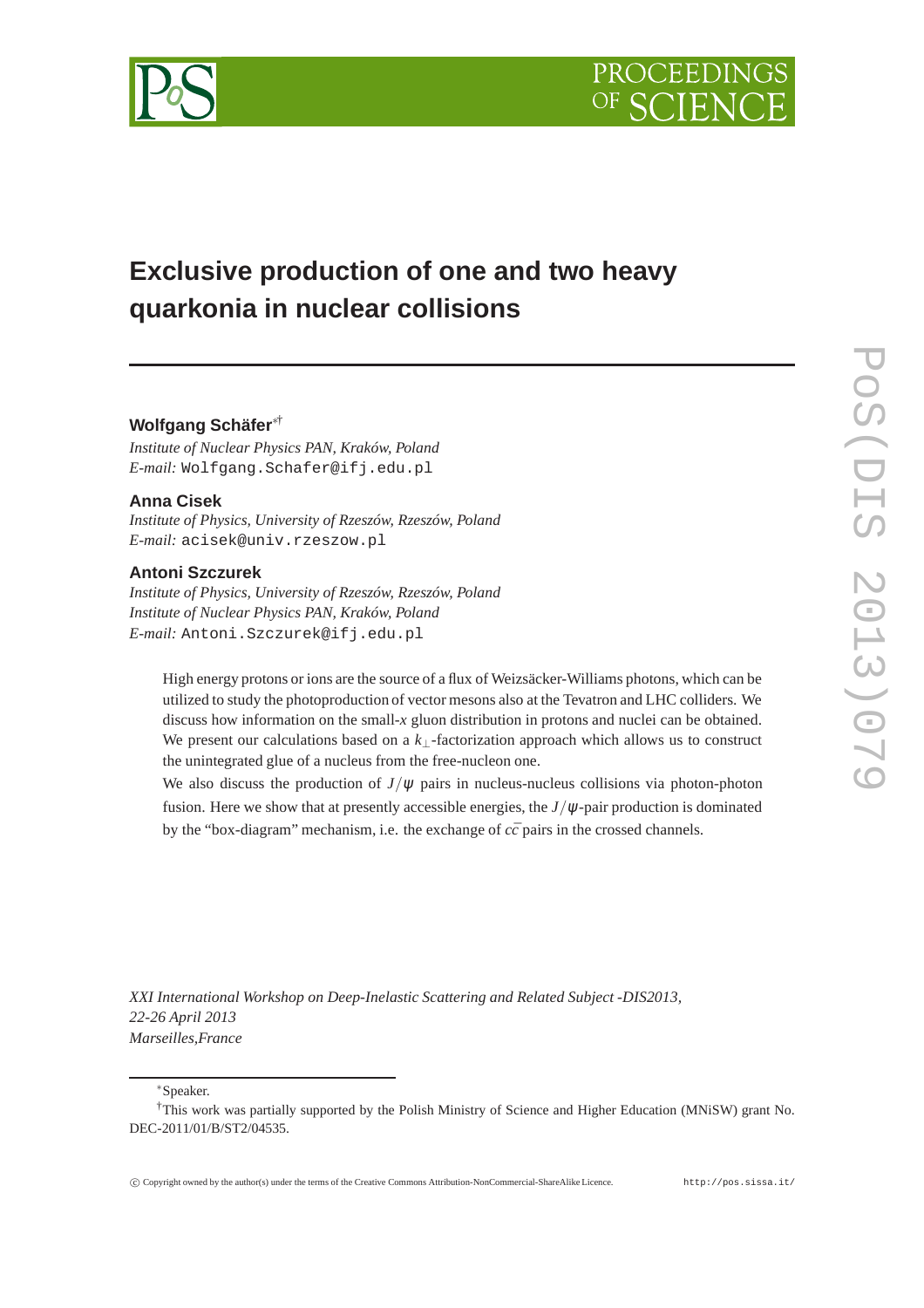#### **1. Introduction**

Diffractive dissociation of (virtual) photons arises from the quasielastic scattering of the photon's color-dipole Fock states [1]. Exclusive diffractive vector meson production on the hadron target h ( $h = p,A$ ),  $\gamma^*(Q^2)h \to Vh$ , is a special case, where the final state  $q\bar{q}$ -pair ends up in the bound state. A salient property of this process is that the transtion  $\gamma \rightarrow V$ , is dominated by dipole sizes  $r_S$  ∼ 1/ $\sqrt{Q^2+M_V^2}$ , where  $Q^2$  is the photon's virtuality, and  $M_V$  the mass of  $V$  [2]. In particular this implies that the mass of a heavy vector meson can serve as a hard scale even in situations where momentum transfer *t* and/or photon virtuality  $Q^2$  are small. If the scanning radius  $r_S$  is sufficiently small, the diffractive amplitude becomes proportional to the integrated glue of the target:

$$
A(\gamma^* h \to V h) \propto r_S^2 \sigma(x, r_S) \propto (Q^2 + M_V^2)^{-2} x g(x, Q^2 + M_V^2).
$$
 (1.1)

The dependence of the diffractive cross section on the  $\gamma^* h$ -cms energy *W* is then driven by the dependence of the proton's gluon distribution on  $x = \frac{Q^2 + M_V^2}{W^2}$  at the relevant hard scale. The effective Pomeron-intercept rising with  $Q^2 + M^2$  is indeed born out by HERA data, see e.g. the review [3]. The important point for us in the applications presented below is the sensitivity to the gluon dynamics in the target. In the practical calculations we do not rely on the oversimplified form (1) of the diffractive amplitude. Instead we use a *k*⊥-factorization framework [3] which fully accounts for transverse momenta of gluons as well as for quantum motion of quarks in the bound states. The former is quantified by the unintegrated gluon distribution of the target, while the latter is accounted for by the light-cone wave-function of the bound state.

#### **2. Exclusive vector mesons in** *pp* **and** *AA* **collisions**

Exclusive central production mechanisms lead to very clean events, where protons/nuclei disappear intact into the beamlines (ideally they would be tagged by forward detectors), and the produced system is completely measured in the central detectors. The theoretical description of such processes has to be based on the fusion of various *t*-channel exchanges, with modifications due to absorptive/rescattering corrections. For a vector meson in the final state, one of the exchanges must be *C*-odd. The first obvious contribution is the photon-Pomeron fusion, which is calculable precisely in terms of the photoproduction amplitude on the hadron target. Example results of such calculations for proton-proton scattering are shown in Fig.1. Two different unintegrated gluon distributions were used, which both reasonably well describe inclusive  $F<sub>2</sub>$  data from HERA. Lines labelled 'IN' use an unintegrated gluon distribution [4] which does not contain any explicit effects of nonlinear evolution/gluon fusion. The label 'KS' designates an unintegrated glue [5] which was obtained by solving a nonlinear evolution equation of the Balitsky-Kovchegov type. Dashed lines are obtained neglecting absorptive corrections, while the solid lines include them. Before we turn to nucleus-nucleus collisions, we need to briefly explain how to obtain the diffractive photoproduction amplitudes on the nucleus: what replaces the Pomeron exchange? At not too small  $x \sim x_A = (R_A m_p)^{-1} \sim 0.01$  the  $\bar{q}q$  Fock state of the photon interacts coherently with the whole nucleus. The corresponding dipole scattering amplitude can be constructed from Glauber-Gribov theory:

$$
\Gamma(b,x_A,r)=1-\exp[-\sigma(x_A,r)T_A(b)/2]=\int d^2\kappa[1-e^{i\kappa r}]\phi(b,x_A,\kappa).
$$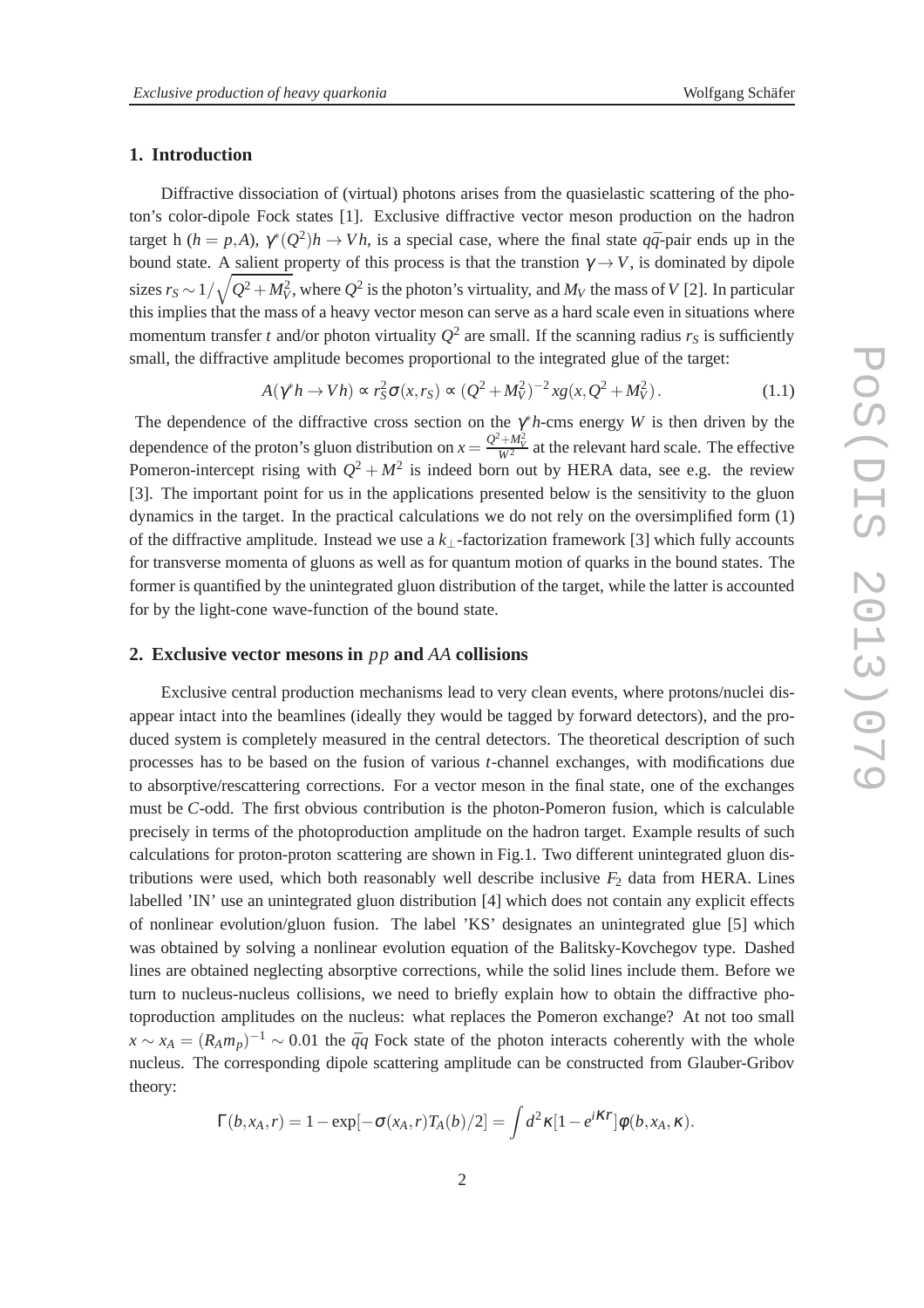

**Figure 1:** Exclusive production of *J*/ $\psi$ -mesons in *p* $\bar{p}$  collisions at the Tevatron (left panel) and of  $\Upsilon$  in *pp*-collisions at LHC energy. The data point is from CDF [6]. Dashed lines do not include absorptive corrections, while solid lines do. Calculations from [7].

Following  $[8]$  it can be related to a nuclear coherent glue per unit area in impact parameter space:

$$
\phi(b,x_A,\kappa)=\sum w_j(b,x_A)f^{(j)}(x_A,\kappa), f^{(1)}(x,\kappa)=\frac{4\pi\alpha_S}{N_c}\frac{1}{\kappa^4}\frac{\partial G(x,\kappa^2)}{\partial \log(\kappa^2)}.
$$

Here  $f^{(j)}(\kappa)$  is the *j*-fold convolution of the nuclear glue, the weight factors  $w_j$  can be found in [9]. The so-constructed nuclear glue contains the effects of multiple scatterings of the  $q\bar{q}$  state. At still smaller  $x$  one must include the effects of (nonlinear) QCD-evolution. This is done by explicitly including the  $q\bar{q}g$ -state and its intranuclear rescatterings. In momentum space there emerges the triple-Pomeron vertex in the form of [10], and with some reservations these corrections can be identified with the gluon shadowing. A similar procedure has been previously successfully used for nuclear structure functions and continuum diffraction in [11]. A useful quantity is the ratio of the total diffractive cross section to its value in impulse approximation:

$$
R_{\rm coh}(W)=\frac{\sigma(\gamma A\to VA;W)}{\sigma_{IA}(\gamma A\to VA;W)}\ ,\ \sigma_{IA}=4\pi\int d^2bT_A^2(b)\,\frac{d\sigma(\gamma N\to VN)}{dt}_{|t=0}\,.
$$

It is this ratio which is calculated within the model, the γ*A*-cross section is then evaluated using a parametrization of data for  $\frac{d\sigma(\gamma N \to V N)}{dt}$ <sub> $|t=0$ </sub>. Notice that in the crude approximation of eq.(1), the ratio  $R_{coh} = (g_A(x, \bar{Q}^2)/(A \cdot g_N(x, \bar{Q}^2)))^2$  is the square of the nuclear gluon shadowing ratio. We show our calculations of  $R_{coh}$  for  $\Upsilon$  and  $J/\psi$  mesons as well as for  $d\sigma(AA \rightarrow AAJ/\psi)/dy$  in Fig.2. [12].

# **3. Exclusive production of** *J*/ $\psi$ -pairs via  $\gamma - \gamma$  fusion

This section is based on work done in collaboration with Sergey Baranov and Mariola Kłusek-Gawenda [13]. The recent paper by the ALICE collaboration [12] contains an intriguing statement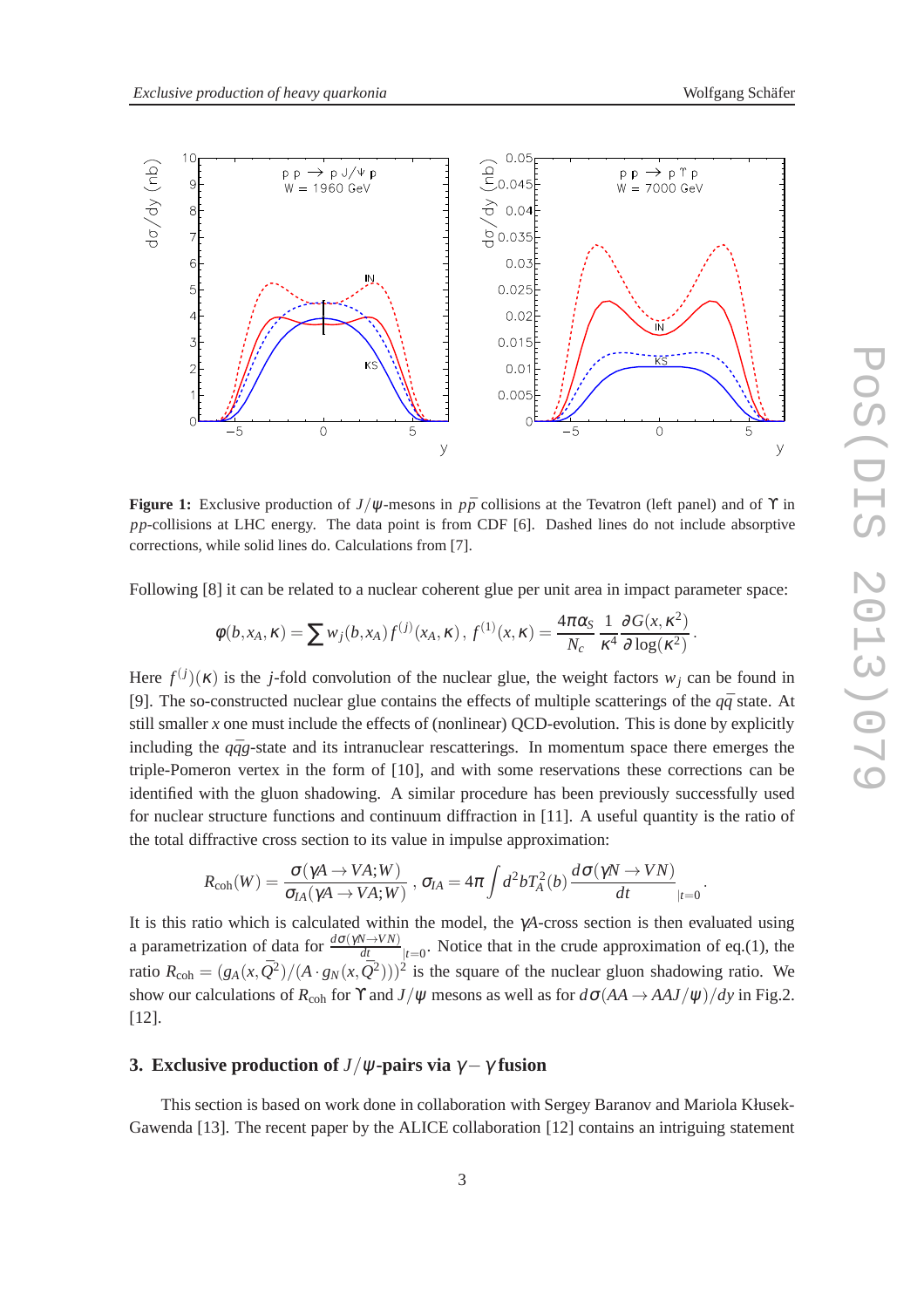.

.



**Figure 2:** Left panel:  $R_{coh}$  for Y and  $J/\psi$ . Right panel:  $d\sigma/dy$  for exclusive coherent production of  $J/\psi$  in *Pb* − *Pb* collisions at LHC energy [9]. The data point is from the ALICE collaboration [12]



**Figure 3:** Left: Box diagram mechanism for *J*/ψ-pair production. Right: the two-gluon exchange contribution which dominates at high  $\gamma - \gamma$  cm-energies.

on the presence of "coherent events" with two  $J/\psi$ -mesons in the final state. Two  $J/\psi$ 's can be produced in  $\gamma - \gamma$ -fusion. This production mechanism contributes to the same event topology as coherent diffractive mechanism, only the total transverse momentum of the produced system will be substantially smaller. At high  $\gamma - \gamma$  center of mass energies the production of vector meson pairs is the gold-plated probe of the dipole-dipole cross section which is of fundamental interest for the QCD-Pomeron physics. In practice, at accessible energies in nucleus-nucleus collisions however  $J/\psi$ -pair production is dominated by the "box"-type quark exchange diagrams (see Fig.3). In Fig.4 we show the results from [13]. The two-gluon exchange amplitude strongly depends on the treatment of intrinsic motion in the bound state and has a surprisingly strong infrared sensitivity. The right panel shows that the photon-fusion mechanism of  $J/\psi$ -pair production is many orders smaller than coherent single-*J*/ $\psi$  production. Pair production of *J*/ $\psi$ 's may therefore be dominated